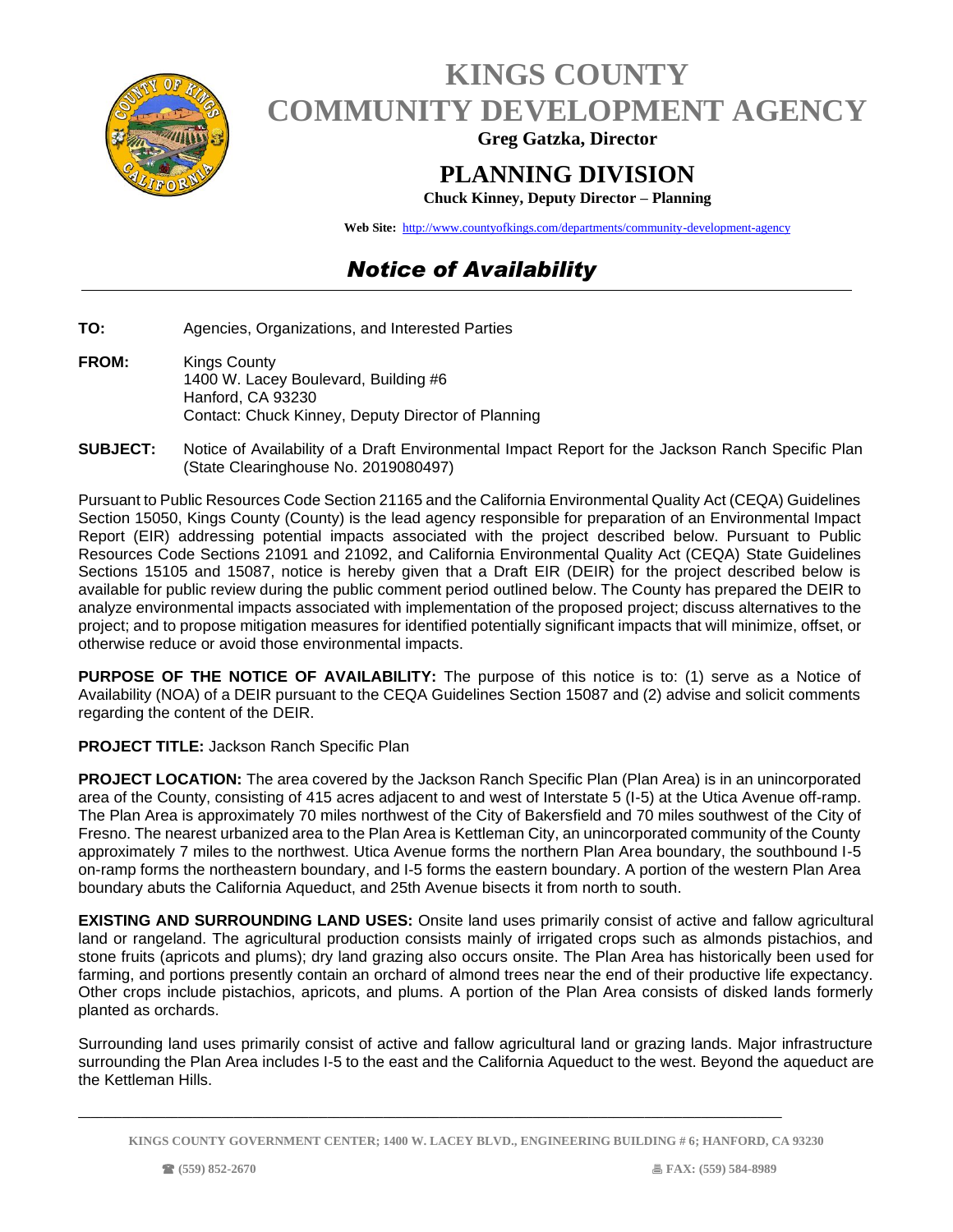**PROJECT DESCRIPTION:** The Jackson Ranch Specific Plan (Specific Plan or Jackson Ranch) is intended to shape development within the Plan Area over the next 20 years in accordance with the vision and guiding principles of the Specific Plan. The Specific Plan provides for three primary land use designations, and one overlay designation: Innovation Center (IC-JR), Commercial Thoroughfare (CT-JR), Specialty Agriculture (A-JR), and Specialty Agriculture with Air Strip Overlay (A-JR).

Under the Specific Plan, just under 2.4 million square feet of commercial space is planned for Jackson Ranch. This designation allows for a range of uses including light industrial, research and development, medical offices, hospitals, office, hospitality, retail, and entertainment. The area encompassing the Commercial Thoroughfare designation is envisioned as a sophisticated transportation plaza, delivering food, lodging, amenities, and entertainment to both professional and leisure travelers along I-5. The Specific Plan intends to create a fully amenitized rest stop and commercial hub along I-5 that would serve travelers, encourage new employment across a variety of industries and attract a range of complementary commercial uses. Implementation of the Specific Plan would also provide the necessary infrastructure improvements and facilities (e.g., water, wastewater, drainage, roadway) needed to serve development accommodated by the Specific Plan.

In order to implement the Specific Plan, a General Plan Amendment to change the General Plan land use designation of the Plan Area from General Agriculture-40 Acre (current General Plan land use designation) to Jackson Ranch Specific Plan is required. Under the Specific Plan, approximately 141 acres, or 34 percent of the Plan Area, would be designated as Innovation Center and Commercial Thoroughfare, which would allow a range of commercial, retail, light industrial, research and development, office, and hospitality uses. Approximately 268 acres, or 65 percent of the Plan Area, would be designated as Specialty Agriculture. The remaining 6 acres would be dedicated to streets. It is anticipated that existing active agriculture will continue in the Specialty Agriculture-designated areas of the Plan Area during and after the development of Jackson Ranch.

Additionally, implementation of the Specific Plan would require an amendment to the Kings County Development Code and Zoning District Map. Specifically, the Development Code Amendment is needed to add the Jackson Ranch Specific Plan by reference and the Zoning District Map Amendment is needed to change the zoning district from AG-40 to Jackson Ranch Specific Plan. The existing zoning district of the Plan Area would also be replaced with the new Specific Plan land use designations. Additionally, the Development Code Amendment would state that the regulating code contained in the Specific Plan would serve as the regulatory plan (zoning, development, and design standards and guidelines) for all development projects and improvements in the Plan Area. Pursuant to the provisions of the California Government Code (Title 7, Division 1, Chapter 3, Article 8, Sections 65450–65457 [Specific Plans]), the Specific Plan would be adopted by the Kings County Board of Supervisors as ordinance and function as the regulatory plan that serves as the implementing zoning for the Plan Area, thereby, ensuring the orderly and systematic implementation of the Kings County General Plan, as well as the orderly and systematic development of the Plan Area. The Specific Plan would act as a bridge between the Kings County General Plan and development that would occur throughout the Plan Area.Finally, to allow development of the Plan Area pursuant to the Specific Plan, County approval of subdivision map is required.

For purposes of the DEIR, the impact analysis considers two development phases: the first phase (Phase One) consists of buildout of the portion of the Plan Area designated as Commercial Thoroughfare and the second phase (Phase Two) consists of buildout of the portion of the Plan Area designated as Innovation Center (IC-JR). Additionally, for purposes of the environmental analysis, to analyze worst case conditions, buildout of Phase One is anticipated to occur in 2023 and buildout of Phase Two (full buildout) is anticipated to occur in 2040.

**ENVIRONMENTAL DETERMINATION:** The County has completed a DEIR for the Specific Plan. The DEIR analyzed impacts to 13 environmental topical areas: Agriculture and Forestry Resources, Air Quality, Biological Resources, Cultural Resources, Geology and Soils, Greenhouse Gas Emissions, Hydrology and Water Quality, Land Use and Planning, Noise, Public Services, Transportation, Tribal Cultural Resources, and Utilities and Service Systems. The environmental impact areas of Hydrology and Water Quality, Land Use and Planning, Noise, Public Services, and Utilities and Service Systems were determined to be less than significant. The DEIR determined that, without implementation of mitigation measures, the Specific Plan would result in significant environmental impacts in the areas of Air Quality, Biological Resources, Cultural Resources, Geology and Soils, Greenhouse Gas Emissions, Transportation, and Tribal Cultural Resources. Environmental impact areas that would be less than significant with implementation of mitigation measures include Agricultural and Forestry Resources, Biological Resources, Cultural Resources, Geology and Soils, and Tribal Cultural Resources. However, even with implementation of mitigation measures, the Specific Plan would result in significant and unavoidable environmental impacts in the areas Air Quality, Greenhouse Gas Emissions, and Transportation.

Refer to Section 3.9, *Hazards and Hazardous Materials*, of the Initial Study (Appendix A of the DEIR) for information on hazardous materials sites pursuant to Government Code Section 65962.5.